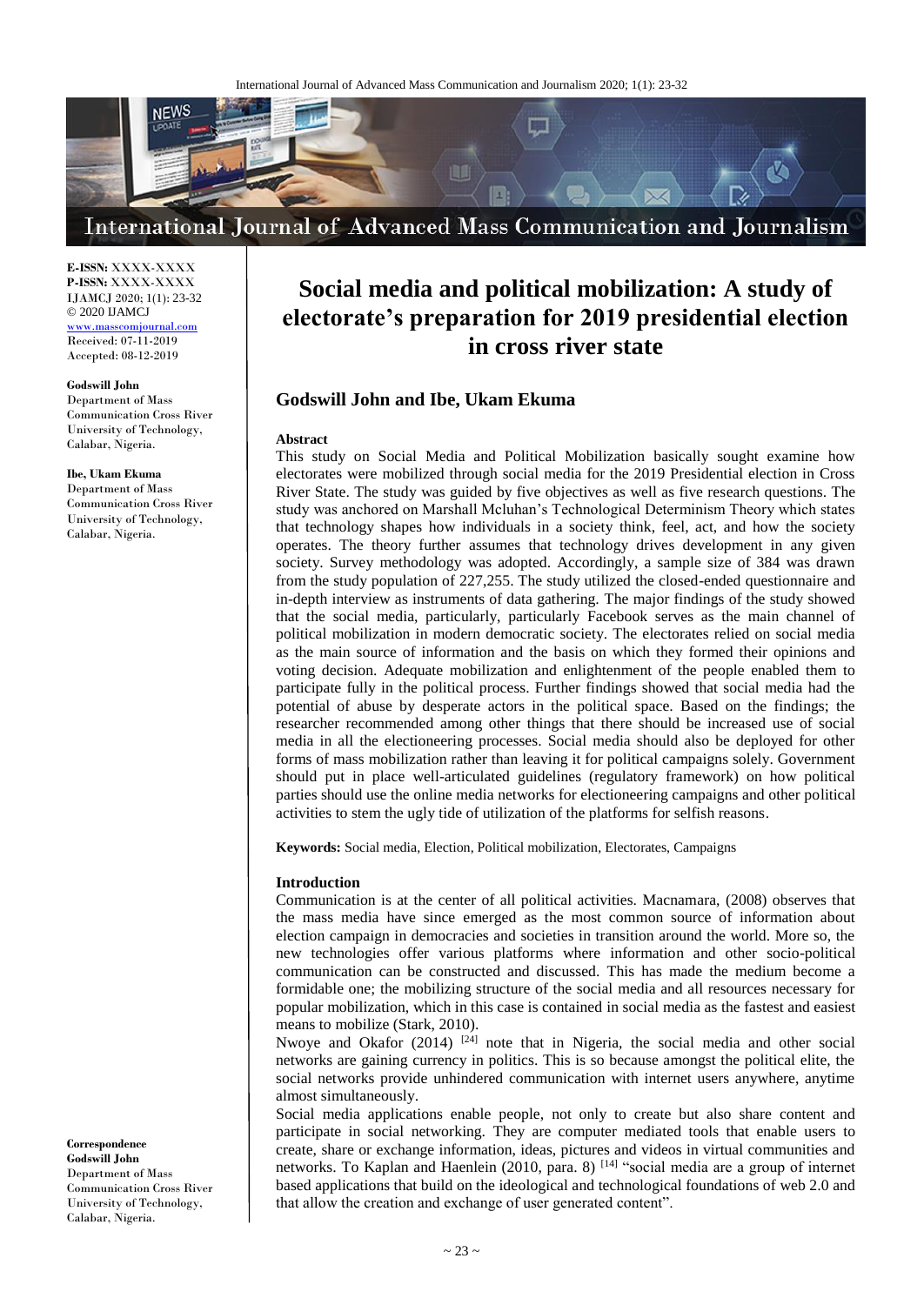As noted by Kietzman and Hernkens (2011) [15] social networking platforms depend on mobile and web-based techniques to create highly interactive platforms through which individuals and communities share, co-create, discuss and modify user-generated content.

The information and communication technologies available for everyday communications of human have so contracted our world that the world has moved beyond a global village into a world family. Commenting on this view, Mojeed-Sanni  $(2015)$  <sup>[20]</sup> avers that through the social media, the world has moved from a global village to a global parlour, wherein from the corners of a large room, far reaching mobilization, decisions and annihilation are carried out revibration national and global consequences.

There are many social media platforms for communication and information sharing including facebook, twitter, 2go, whatsapp, myspace, youtube, google+ and Wikipedia to name a few. In Nigeria, Facebook, Twitter, Whatsapp, 2go, Youtube and Goggle+ are the most popular (Mojeed-Sanni,  $2015$ )  $[20]$ . These social media platforms are utilized by different individuals and organizations for several purposes. Within the realm of political communication, political parties and candidates all over the world carry out their political activities through different forums and platforms. Modern media of communication (radio, magazine, newspaper and television) including political campaign rallies are mostly used to disseminate information to electorate as a way of swaying voting decision in their favour. The modern media have been in use for all types of political communication for a long time and have been adjudged effective in communicating political ideas, issues, candidates, manifesto, etc, to the intended audience. However, the advent of the social media has introduced a new dimension to political communication wherein electioneering campaigns and scouting for votes by political office-seekers and political parties are done by utilizing the vast opportunities provided by the social media not only to register their political interest and ambition but also persuasively appeal to be voted for.

Friedman,  $(2007)$ <sup>[12]</sup> believes that the political theatre for most successful electioneering campaigns in today's world is located in the social media and most electoral battles nowadays are fought and won through the social media. Indeed as Edegeh and Samson (2014) [10] note, "access to social media is easy and could be done anywhere, in one's office, home, while waiting in the car, in the comfort of people's bedroom etc, using smart phones, laptops and other forms of communication device at the disposal of people". With these devices, voters could access any candidate that is online and obtain the needed information about the candidate. In the 2019 general elections, Cross Riverians witnessed so many political parties participating in what has been adjudged as a free and fair election. However, two political parties, the People's Democratic Party (PDP) and the All Progressive Congress (APC) were and are still the leading political parties in Nigeria in terms of national outlook, availability of party members occupying elective offices in the land, such as the senators, members of the house of representative, state governors etc. These two political parties went into the 2019 elections as the super parties, while all other political parties in the country were seen as underdogs.

The extent of the utilization of social media in the 2019 electioneering campaigns by the PDP and APC forms the thrust of this study.

This study examines ways in which social media was used to mobilize people in Cross River State to further promote free and fair elections, and to consolidate the gains of democracy in the state and other elections.

#### **Focus of the Inquiry**

The development and ubiquity of social media as a tool for simultaneous connection among people globally has given way for new means of mobilizing citizens towards a particular cause, a situation which makes experts to believe that the use of social media could lead to a more democratic functioning of the society.

Ibrahim and Ibeanu  $(2009)$  <sup>[13]</sup> believe that successive elections in Nigeria have been trailed by lots of irregularities such as disenfranchisement of prospective voters, ballot box snatching and stuffing, intimidation of political opponents, as well as allegations of collusion between election officials and politicians to alter election results and subvert popular mandate.

The flaws that characterized the conduct of the past elections in Nigeria had severely dented the integrity of the electoral process and triggered demands from all stakeholders for a more free, fair and credible elections. The traditional media which (TV, radio and print) have been accused of not living up to expectations in terms of making genuine information available to the electorate before, during, and even after elections. One major reason for this is the fact that most of these traditional media are owned and controlled by the political elite in Nigeria, thus, the need for a shift to a more interactive and less stringently – controlled media that allows for user-to-user generated contents, eliminating ownership influence that has constituted the bane of the traditional media.

Thus this study attempts to provide evidence of the application and utilization of social media, particularly Facebook, by politicians and political parties in the mobilization of voters towards the 2019 presidential elections in Cross River State.

#### **Objectives of the Study**

Specifically, the objectives of this research work were as follows:

- i. To find out the level of political awareness created on the social media among electorates in Cross River State prior to the 2019 general elections.
- ii. To find out which social media platform was mostly used for the 2019 general elections.
- iii. To find out the extent to which social media can influence voters' behaviour prior to the 2019 general elections.
- iv. To ascertain the effectiveness of social media as tools of political mobilization for the 2019 general elections.
- v. To ascertain the challenges inherent in the use of social media for political mobilization in elections.

#### **Research Questions**

In line with the objectives raised, the following questions guided the study.

- i. What is the level of political awareness created on social media among electorates prior to the 2019 presidential elections in Cross River State?
- ii. Which social media platform was mostly used prior to the 2019 presidential elections?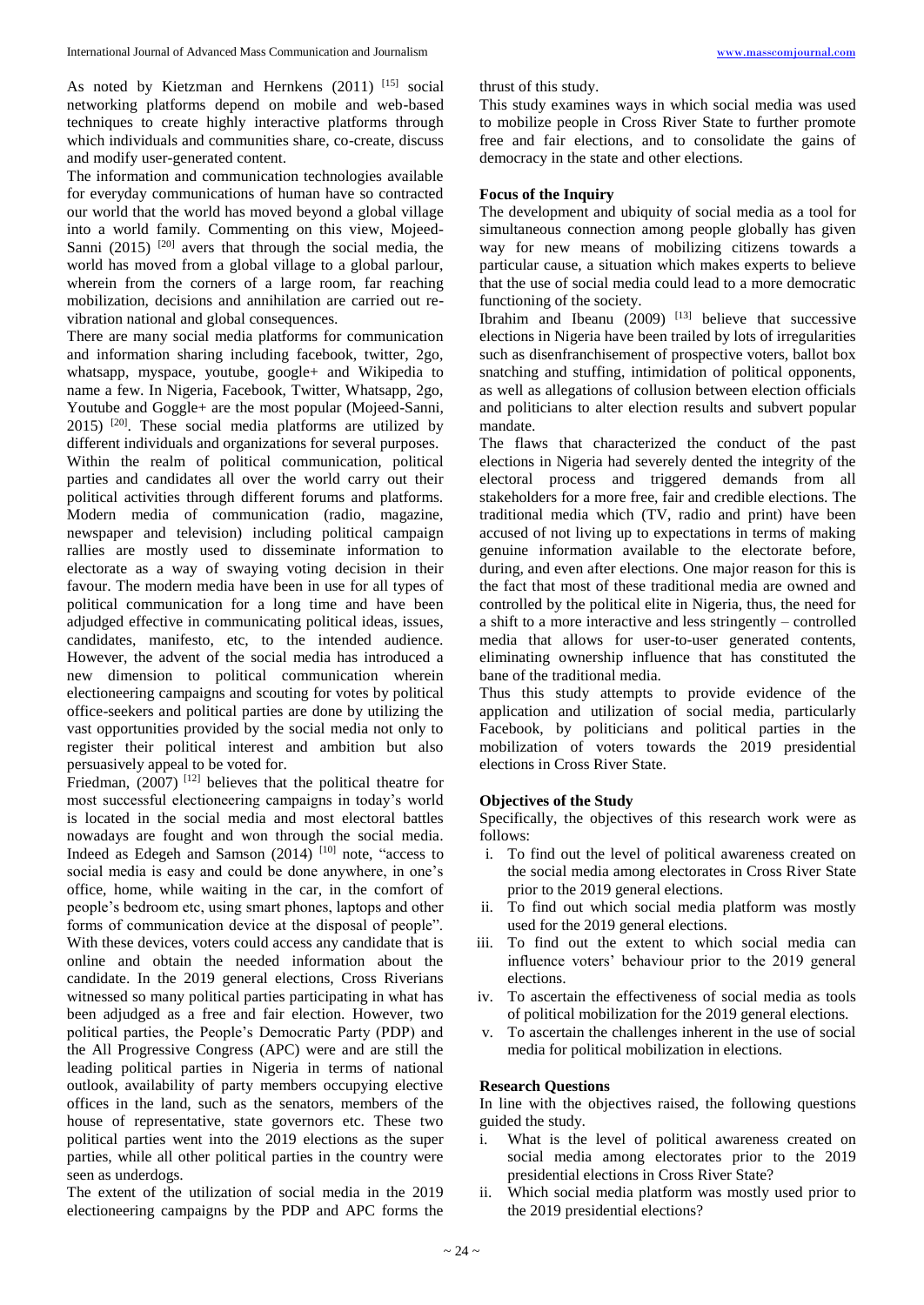- iii. How did social media influence voters' behaviour in Nigeria prior to 2019 general elections?
- iv. How effective was social media used as tools for political mobilization in 2019 presidential elections?
- v. What challenges are inherent in the use of social media for political mobilization during elections?

#### **Conceptual and theoretical review The Concept of social media**

Social media are those Internet-based tools and services that allow users to engage with each other, generate content, distribute, and search for information online. In other words, the social media are interactive web-based media platforms that offer citizens opportunity and place to connect, share opinions, experiences, views, contacts, knowledge, expertise, etc. They belong to a new genre of media that focuses on social networking allowing users to express themselves, interact with friends and share information with greater freedom as well as publish their views on issues on the World Wide Web. It is this interactive or collaborative nature of these tools that makes them social (Chatora, 2012) [6] .

Mayfield (2008, p.44) describes these media as "online platforms that promote participation, openness, conversation and connectedness". Adibe, Odoemelam and Orji (2012), they are online content, created by people using highly accessible and scalable publishing technologies to disseminate information across geographical boundaries, providing interaction among people. They support democratization of knowledge and information, thereby making the people both information producers and consumers.

Social media emerged with the advent of the internet and the World Wide Web. They are usually associated with the term "web 2.0" which is used to describe websites that provide opportunity for a user to interact with the sender of a message. Nwabueze  $(2012)$  <sup>[23]</sup> observes that "Web 2.0" refers to the state of the web from 2004 till date, a period when interactive websites emerged as opposed to "web 1.0" which describes the state of the web prior to 2004. Webbased communities, social networking sites video-sharing, sites, Wikis, and blogs, are among examples of web 2.0 sites (Allen, Ekwugha & Chukwulete, 2011).

The social media provide means for users to interact over the internet, most times through the use of email and instant messaging. Social networking sites allow users to share ideas, activities, events, and interests within their individual networks (Okunna & Omenugha, 2012)<sup>[25]</sup>.

Indeed, as McQuail (2005) observes the transformation in the technology of information and communication generation, processing, storage and dissemination witnessed in the 21st century unprecedentedly opened up new media platforms unmatched in history in terms of interconnectedness, interactivity, multiplicity and accessibility.

Gevertz and Greenwood (2010) conceptualized social media as information that is disseminated through highly accessible publishing techniques (web and mobile) that transform people from content consumers into content producers. Social media is a change from a unidirectional model of communication to a multidirectional model of communication, where audience members are actively engaged in the communication and are not just receivers of information (Thackeray & Neiger, 2009).

According to Spurgeon (2008), social media are considered the most interactive of all communication media, because it is engineered to support all modes of interpersonal, mass and computer-mediated communication. Spurgeon further notes that interactivity is a major criterion of comparison between "old" mass media and "new" digitally networked media and the more interactive a communication system is, the more flexible the system is in terms of the types of communication and exchange such a system can support.

Typical examples of social media platforms include websites such as Facebook, Twitter, Flickr, YouTube and the interactive options on these websites, such as the "retweeting" option on Twitter. These instruments are referred to as media because they are tools which can also be used for the storage and dissemination of information, however unlike the traditional media, most of the social media tools allow their users to interact as "re-twitting" as it is on Twitter and "comment" as the options on Facebook.

Social media introduced speed and interactivity that were lacking in the traditional mobilization techniques, which generally included the use of leaflets, posters, and faxes" (Eltantawy & Wiest, 2011)<sup>[11]</sup>. Perhaps one of the most striking features of this new method of communication is its ability to bypass the bias of official sources and the mass media and give a voice to ordinary citizens in transforming the political landscape of their country. Buttressing the aforesaid, Downey and Fenton (2003, p.12) note; "This is an argument for information abundance freed from the shackles of a mass communication system that broadcast from one to many".

Another attribute of the social media which distinguishes it from the traditional media is that it allows its users "free choice". Choice enables people to access the information they like to learn about through the social media, eliminating the gatekeeper role of traditional media.

#### **The Concept of Election**

An election is usually brought about when people, in order to fill a position, collectively and voluntarily put their consent for the choice of a candidate through voting. Through voting, the candidate with the highest vote gets elected. Elections are primarily mechanism for selecting certain governmental leaders, as well as removing leaders from office, and preventing others from gaining office through democratic means. In some countries, election brings about stability and instability. At the most abstract level, elections are mechanisms capable of translating the popular will into institutionally defined roles. At the concrete level, elections are about the choice of individuals. The word election derives from a Latin word "eligere", meaning to pick out, to choose. Election constitutes the major process for instituting governments and for holding public officials accountable for their actions and keeping them responsive to the people's needs and interests in democracies. From the foregoing, it can be argued that one of the fundamental mainstays of good and democratic governance is free and fair election.

Fundamentally, elections are important in the life of a people; they provide an opportunity within a certain clear limits for the people to choose their political leaders. This means that elections reflect the choice of electorates and the will of the people; given that the result is to ensure that only the true representatives of the people hold the reins of governmental powers (Okwudiba, 2003 [26]).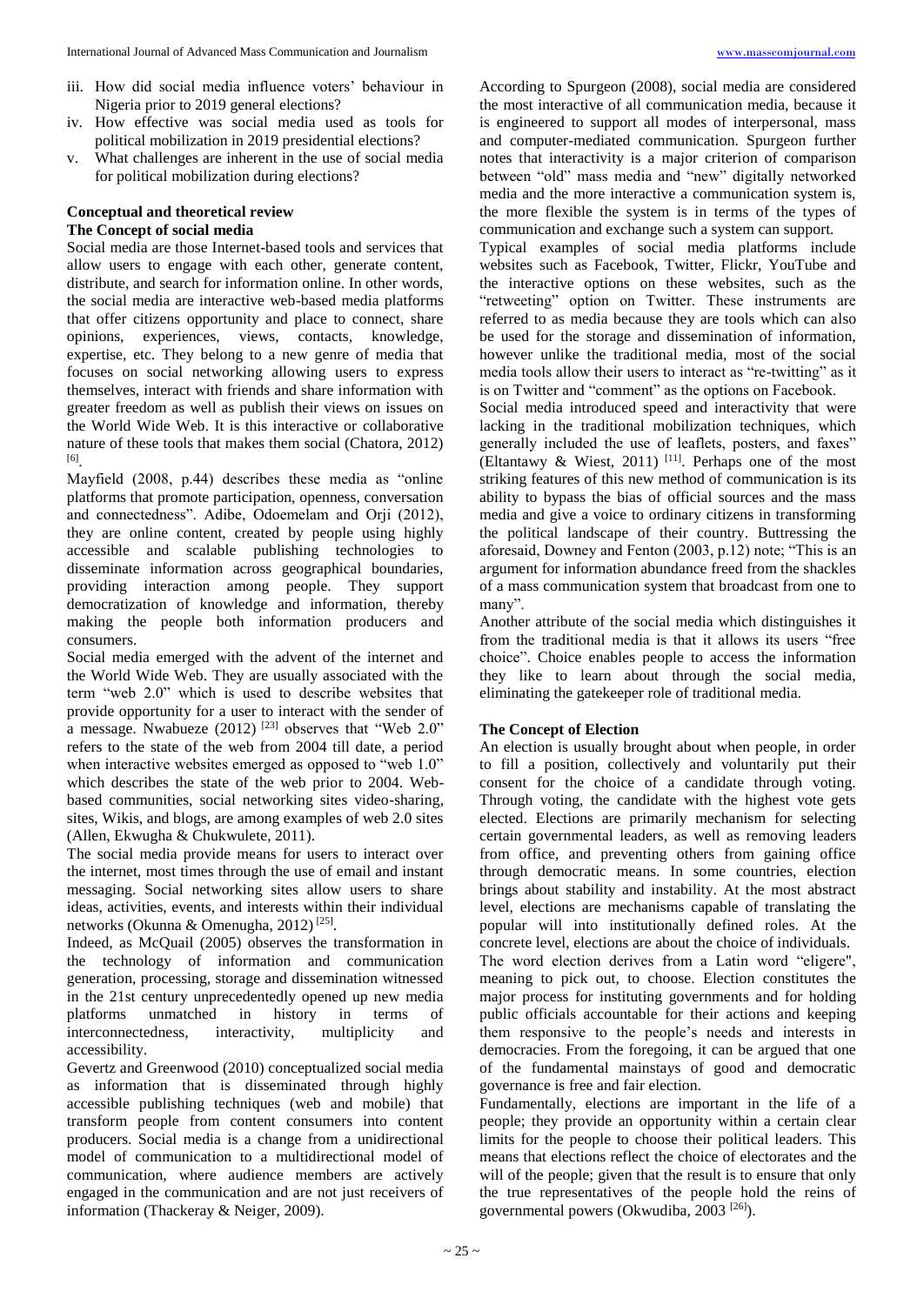Elections allow citizens to exercise their civic and constitutional rights to elect or appoint their representatives and confer legitimacy on those who are responsible to rule or govern them in a democratic society. The representatives could be endowed with the executive or legislative powers by the electorates. Qualified citizens in a democratic society possess legal rights to vote for politicians and the political party of their choice through free, fair and credible election based on their coherently articulated policies.

Elections take different forms in different societies. The form that they take and the precise role that they play vary enormously from place to place and over time. However it takes, elections serve primarily as instruments of mass mobilization and legitimization for the government (Okwudiba, 2003)<sup>[26]</sup>.

#### **Mass Mobilization**

Mass mobilization is borne out of the need to organize people into groups to ensure their involvement and participation in development programmes. Available literature shows that mass mobilization's goal is the provision of a continuum of activities in a broad strategic framework to facilitate change. The process encompasses dialogue and partnership with a wide spectrum of societal elements with an outcome which are people's active involvement in the process starting with identifying a need to implementation, and achieving the development objective and evaluation effort.

There are different parts to mass mobilization such as: the motivation and organization of different groups that results in the successful transformation of development goals into societal action; involving the people in taking part actively and freely in discussions and decisions affecting their general welfare; a process that engages and motivates a wide range of partners and allies at national and local levels to raise awareness of and demand for a particular development objective through face- to-face dialogue.

In all these efforts, mass mobilization process ensures that, members of institutions, community networks, civic and religious groups and others work in a coordinated way to reach specific groups of people for dialogue with planned messages. In other words, social mobilization seeks to facilitate change through a range of players engaged in interrelated and complementary efforts.

In fact, mass mobilization aims at increasing people's level of awareness or cognition of political and other issues so that they can apply their energies positively and participate actively in the social and political life of the country. In the present political dispensation, mass mobilization now occurs most frequently through these three main social media; the Facebook, text messages and twitter. In fact it seems as if the traditional media primarily responsible for calling people into action for meeting and other social activities have been overtaken by the social media especially block text messages, Facebooks and emails (Dunu, & Uzochukwu,  $2015$ ) <sup>[9]</sup>.

From the above explanations, mass mobilization could be defined simply as a means of inspiring people to active action and engagement concerning social issues. The key for mobilization is to inspire and motivate individuals to go from the comfort of their homes to engage in development actions. The development of the internet has provided an alternative means for mobilizing the public. Social media allow organizers such as professionals, civil society and government who are recognized as key agents of social mobilization to involve like-minded people in a particular desirable activity at a very low cost, to action. Instead of attending meetings, workshops and rallies, un-committed individuals can join a Facebook group or follow a Twitter feed at home (Dunu & Uzochukwu, 2015)<sup>[9]</sup>.

#### **Social Media and Political Mobilization**

Social media outlets are essential to politicians and political parties, enabling them to gain support, encourage participation and have an open and continuous dialogue. Most importantly social media allows the highly motivated people to create a context more easily in which the barely motivated people can be effective without having to become activists themselves, creating an environment perfect for politicians to utilize. The emerging social media and its public and political influence have begun to transform the political process and campaign tactics. Politicians are now using social media and the Internet and in turn are permitting a new arena of grassroots politics (Narasimhamurthy, 2014)<sup>[21]</sup>.

Political mobilization has been a key concept in political and social discourse ring in mind that it is quite central to political participation and social engineering. According to Nwoye (2009) political mobilization is a process of initiating citizens into a desired political action by focusing on their greatest political needs and expectations. Political mobilization is a group activity designed to raise political awareness and consciousness in a desired political direction (Winkler, 2011).

Political mobilization is an action and goal- oriented behaviour geared towards a particular direction. It is therefore crucial to all forms of political activity that seeks to achieve a definite goal or in pursuit of ideology-driven course of purpose. This is why it is extremely useful as a tool for social and political change (Nwoye, & Okafor, 2014) [24] .

Enjolras, Johnsen and Wollebaek (2011) explain that political mobilization refers to "the process by which candidates, parties, activists, and groups induce other people to participate" in politics "to win elections, to pass bills, to modify rulings, and to influence policies". Political organizations may contact people and provide a specific "opportunity for political action" In most instances; mobilization is a key prerequisite before any participation can occur.

From the foregoing we can take political mobilization to mean the process of sensitizing the citizenry, increasing their cognition, political consciousness as well as the latter's efficacy. In other words, political mobilization could be taken, to means the determined process of emotionally bringing people together and making them to internalize communality of societal values, attitudes and orientation in achieving particularistic and specified holistic objective (Akindele, 2004)<sup>[3]</sup>.

Social media may be viewed both as technology and space for expanding and sustaining the networks upon, which social movements depend. The Arab revolts exemplify how online social networks facilitated by social media have become a key ingredient of contemporary populist movements. Social media are not simply neutral tools to be used or adopted by social movements, but rather influence how activists form and shape the social movements (Lim, 2012) [16] .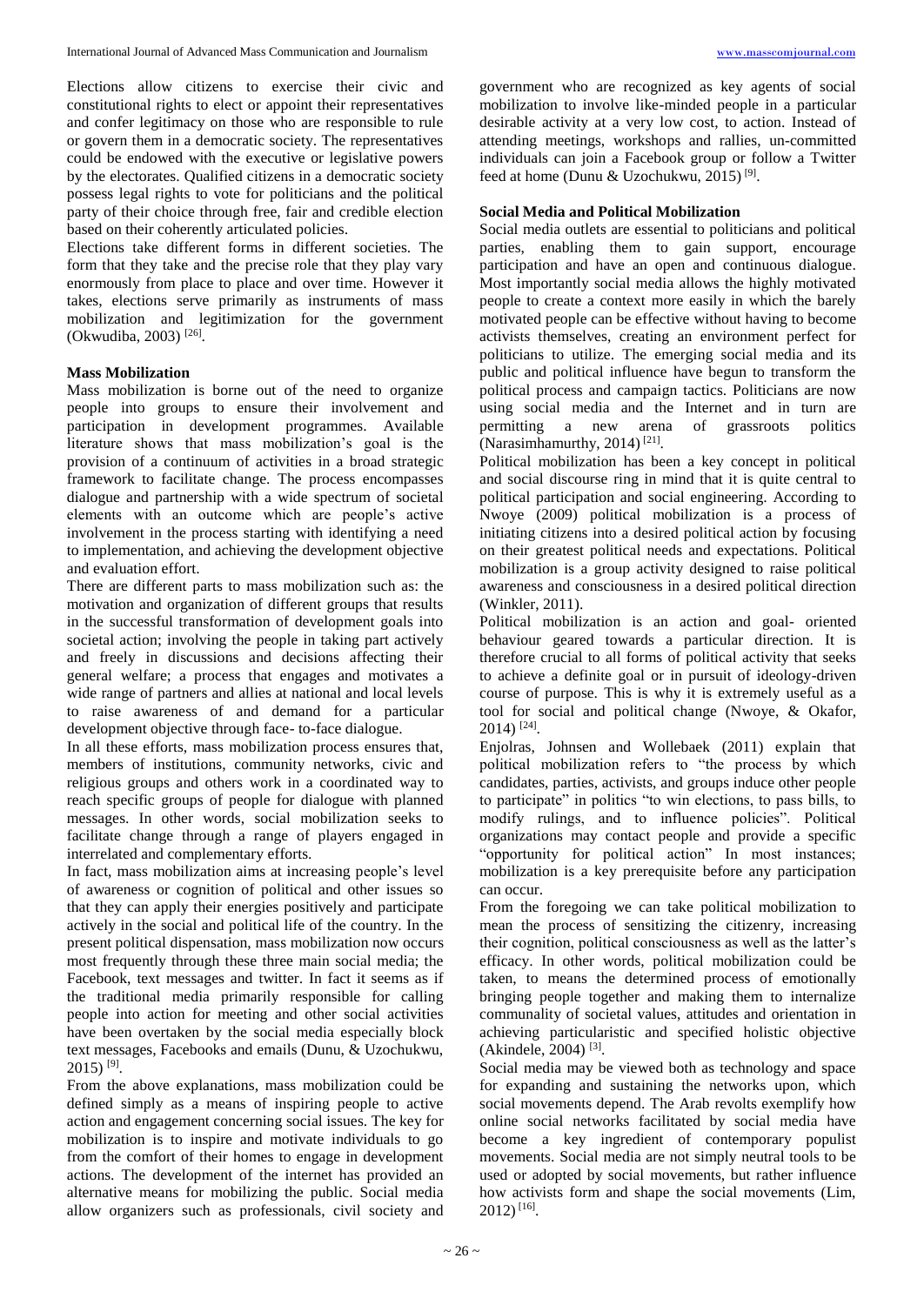The social media have been used to bolster democracies around the world, especially in mobilizing people for political actions. For example, US President Barack Obama ran a widely popular election campaign in 2008 that employed social media to good effect. In the U.S., the 2008 election of Barack Obama as President reflected unprecedented use of social media in a political campaign. The Obama campaign served as a stunning demonstration of a skilled team's use of widely available tools. The Obama campaign participated actively in more than 15 social networks and had 5 million active supporters through these media (Michael & Ajakaiye, 2012)<sup>[19]</sup>.

# **Social Media Use in Nigerian Elections: Evidence from Empirical Studies**

Michael Aleyomi and Olanrewaju Ajakaiye (2012) [19] through their study found out that INEC used the social media platforms to respond to more than 4000 queries in 2011 elections, and the active involvement and interactivity that ensued between politicians, political parties and other groups during the 2011 election. The study revealed that by December 2010, Goodluck Jonathan had already won more than 300,000 fans on his Facebook page.

The 2011 general elections witnessed a remarkable use of social media as a political communication tool in Nigeria. The role of the social media in political mobilization and participation across the globe cannot be overemphasized. They further stated that, the 2011 elections demonstrated the extent to which the social media have penetrated the urban, populace in Nigeria. The benefits of the penetration of social media in Nigeria came to light during the 2011 elections. Nigerian citizens of all ages, education levels and from different parts of the country used and were mobilized through the use of social media to participate in the 2011 general elections.

Furthermore, Michael and Olanrewaju's research confirmed the heavy use of social networking sites like: Facebook, Twitter, WhatsApp, BBM, YouTube, and others in the 2011 election; the results revealed that Facebook and Twitter were heavily used to mobilize the people. Related study that supports this claim is; Okoro's study in 2013 (*social media and political participation in Nigeria during the 2011 general elections: the lapses and the lessons*). The study argues that the four key stakeholders in the Nigerian electoral process (the Independent National Electoral Commission (INEC), politicians/political parties, the electorate, and Civil Society Organizations) made extensive use of social media during the 2011 elections. Each of j these stakeholders used the social media to achieve a number of interrelated objectives.

INEC used social media basically to broadcast messages on the elections and receive feedbacks from the public on their experience with the process. Politicians/political parties used the social media to reach out to the voters and canvass for support. The electorates used social media to report, their experiences and receive election related information, while the CSOs used the social media to mobilize and educate the electorate as well as to cover and report their observation of the electoral process.

Shirky (2011) asserts that "one of the most revolutionary aspects of the use of social media in mobilizing is that it trivializes the need for elite support. Through the use of social media, individuals are able to connect with each other and organize at an incredible low cost.

Indeed, social media have emerged as the new influencer in social, economic and political settings. Research *has* shown that increasing use of social media for political communication has led to declining newspaper readership and television viewership in many countries (Australian Media and Communication Authority 2007). The research findings of Bartlett, Krasodomski-Jones, Daniel, Fisher, and Jesperson (2015) who used a unique data gathering software to gather more than 13,6 million tweets over the period 18 March - 22 April 2015, tweets posted by 1.38 million unique users associated with the Nigerian Presidential and State elections held in March -April 2015. Also, they identified 15 news pages which were Facebook pages of popular official news websites. These produced 28,767 posts and received a total of 3,818,580 likes, 1,593,938 comments and 1,224,187 shares.

Under these circumstances, the social media may likely continue to dominate political communication, and to serve as a tool for gathering and disseminating political messages. Edegoh and Asemah (2014) conducted a study titled Social media use among students of private universities in Anambra State, Nigeria in which they surveyed 600 students using the questionnaire to find out the most frequently visited social medium by students, among others. Finding of their study revealed that the most visited social medium by students of privately owned universities in Anambra State is Facebook {291(50%)}.

Edegoh and Asemah (2014) also reported that other social media used by the students they investigated include Wikipedia (150(26%)}, YouTube (53(9%)}, Twitter  ${35(6%)}$ , and Myspace  ${41(7%)}$ .

# **Theoretical Framework**

This study is anchored on the Technological Determinism theory.

Technological Determinism theory was propounded in 1962 by Marshall Mcluhan. Technological Determinism states that media technology shapes how we as individuals in a society think, feel, act, and how the society operates as we move from one technological age to another. This theory states that technology can transform any environment, and in a communication sense, media technology can be both a channel and a message at a time since technological innovations can imbibe development through the diffusion of the message it carries.

This theory applies to the study in the sense that, the dominant technology like the social media detects how the society reacts to messages from it. How the society operates as we move from one technological age to another and as much as they (audience) diffuses media messages. Unequivocally, there is a simple cause effect analysis between the introduction of new technology and the changes in society's way of thinking, feeling, acting or believing.

# **Methodology**

The study used the survey method of social scientific investigation to elicit the opinion of voters in Cross River State on social media use for the 2019 electioneering campaigns by the two leading political parties in Nigeria.

The study area is Calabar metropolis. It is an ancient city, reportedly the first capital of Nigeria. It is made up of two local government areas namely; Calabar Municipal and Calabar South. There are three major ethnic groups: Efik, Efut, and Qua.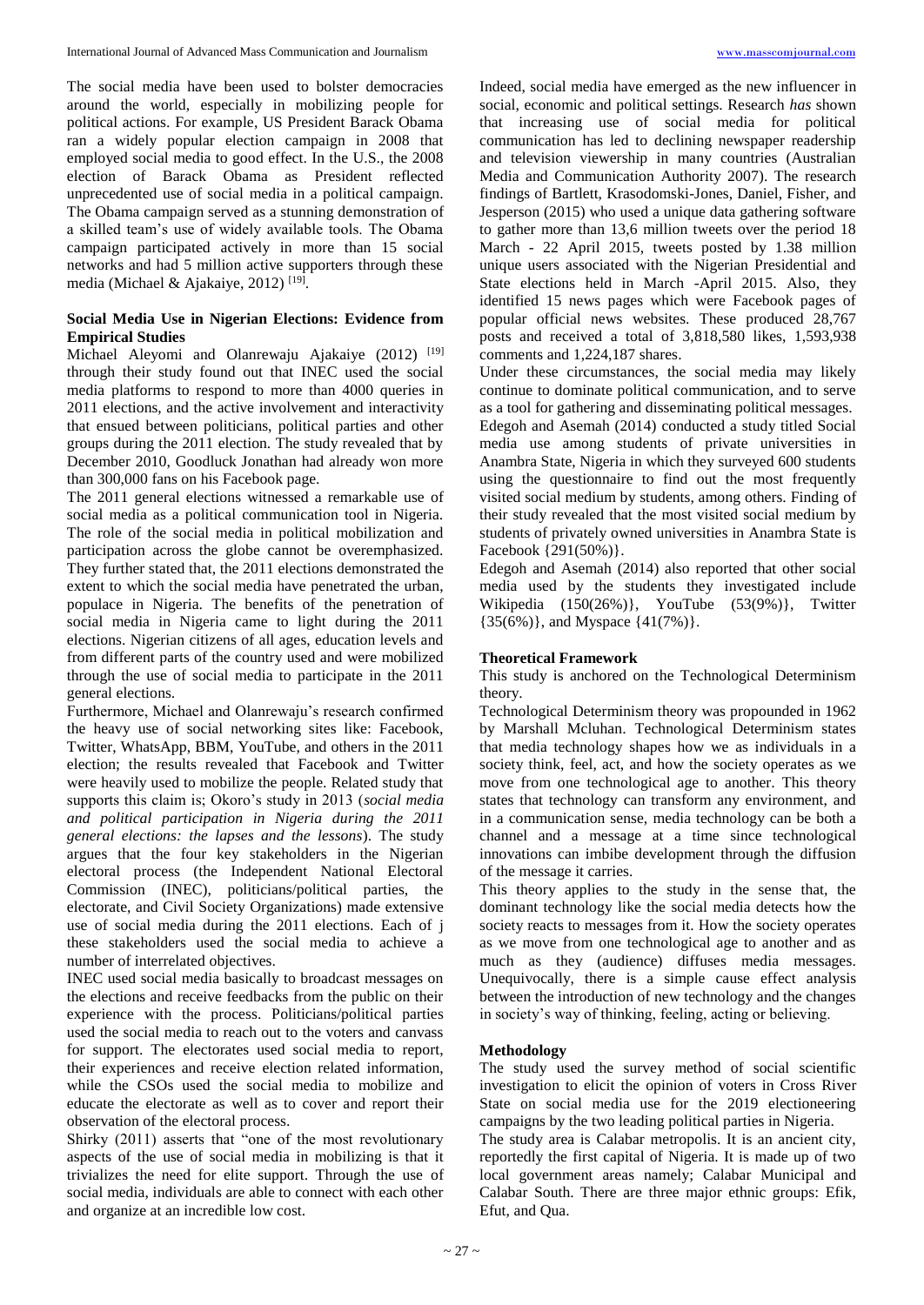As a capital city, Calabar metropolis accommodates people from all works of life. However, residents of this town are predominant by civil servants, traders and political office.

Apart from the English language that is considered as the Linqua Franca, the native of this city speak "Efik" and "Ejagam" as their ancestral language. The town share boundary with Odukpani and Akpabuyo Local Government Area as well as Oron Local Government Area of Akwa Ibom State.

#### **Sample and Sample Size**

A sample size of 200 respondents was drawn from the population of 245, 500 according to the National Bureau of Statistics (NBS) data. Purposive sampling technique was adopted and found suitable for this study. This is because this technique allows the researcher the opportunity to identify respondents who have connection with the subject matter of the research and are qualified to respond on the issue. The researcher selected 200 respondents by identifying five (5) busiest places in Calabar, which are: 8 Miles, Etta Agbo, Marian Road, Ekpo Abasi and Watt Market from where the samples were drawn.

The instrument for data collection for this study was a structured questionnaire. This was used to ascertain respondents' perception on the use of social media for political mobilization during the 2019 general elections in Cross River State.

#### **Analysis and discussion of findings Distribution of respondents of gender**

| Gender | <b>Number of Respondents</b> | Percentage |
|--------|------------------------------|------------|
| Male   |                              |            |
| Female | 108                          | 58%        |
| Total  | 200                          | 100        |

**Source:** Field Survey, 2019

The table 4.1 shows that 92 respondents, 42% males while 108% respondents, representing 58% were females. Therefore, the number of female respondents was more than the number of male respondents.

#### **Distributions of respondents by age**

| Age          | <b>Number of Respondents</b> | Percentage |
|--------------|------------------------------|------------|
| 15-30        | 55                           | 27.5%      |
| $31 - 35$    | 66                           | 33%        |
| $36-40$      | 31                           | 15.5%      |
| $41 - 45$    | 26                           | 13%        |
| 46 and above | 22                           | 11%        |
| Total        | 200                          | 100        |

**Source:** Field Survey, 2019

From the age distribution in table 4.2 above, 55 respondents, representing 27.5% were within the age brackets of 15-25, 66 respondents, representing 33% were within 31-35 age bracket, 31 respondents, representing 15.5% were within 36-40 age brackets, 26 respondents, representing 13% were within 41-45 age brackets, while 22 respondents, representing 11% were within 46 and above.

**Distributions of respondents by educational qualification** From the educational qualification distribution table 4.3 above, 62 respondents, representing 31% have O'level educational qualifications, while 82 respondents,

representing 41% have OND/HND educational qualifications, while 56 respondents, representing 28% have B.Sc/M.Sc educational qualifications.

| <b>Qualification</b> | <b>Number of Respondents</b> | <b>Percentage</b> |
|----------------------|------------------------------|-------------------|
| O'Level              |                              | 31%               |
| <b>OND/HND</b>       |                              | 41%               |
| B.Sc/M.Sc            | 56                           | 28%               |
| Total                | 200                          |                   |
| -<br>______          | - - - -                      |                   |

**Source:** Field Survey, 2019

#### **Distributions of Respondents by Marital Status**

| <b>Number of Respondents</b> | <b>Percentage</b> |
|------------------------------|-------------------|
| 105                          | 52.5%             |
|                              | 42.5%             |
|                              | 5%                |
| 200.                         |                   |
|                              |                   |

**Source:** Field Survey, 2019

From the marital status distribution table 4.4 above, 105 respondents, representing 52.5% were married, 85 respondents, representing 42.5% were single 10 respondents, representing 5% were divorced. Therefore, the numbers of respondents that are married are more than the number of respondents that are single.

#### **Distributions of respondents by Occupation**

| <b>Occupation</b> | <b>Number of Respondents</b> | <b>Percentage</b> |
|-------------------|------------------------------|-------------------|
| <b>Students</b>   | 56                           | 28%               |
| Civil Servants    | 68                           | 34%               |
| Traders           | 53                           | 26.5%             |
| Farmers           | 23                           | 11.5%             |
| Total             |                              |                   |

**Source:** Field Survey, 2019

From the distribution of table 4.5 above, 56 respondents, representing 28% are students, 68 respondents, representing 34% are civil servants, 53 respondents, representing 26.5% are traders, whereas 23 respondents, representing 11.5% are farmers.

#### **Distributions of Respondents showing the extent to which the social media can be utilized by political parties prior to the 2019 general elections in C.R.S**

| <b>Responses/Options</b> | <b>Number of Respondents</b> | <b>Percentage</b> |
|--------------------------|------------------------------|-------------------|
| To a very high extent    | 109                          | 54.5%             |
| High extent              | 68                           | 34%               |
| Low extent               | 20                           | 10%               |
| Very low extent          |                              | 1.5%              |
| Total                    | 200                          |                   |

**Source:** Field Survey, 2019

From the distribution in table 4.6 above, 109 respondents, representing 54.5% were of the opinion that social media can be used to a very extent by political parties in the 2019 general elections in Cross River State, 68 respondents, representing 34% can go for high extent, 20 respondents, representing 10% said it can be utilized in a low extent, whereas 3 respondents, representing 1.5% can go for very low extent.

**Distributions of Respondents showing the extent to which the social media can be utilized by candidates for**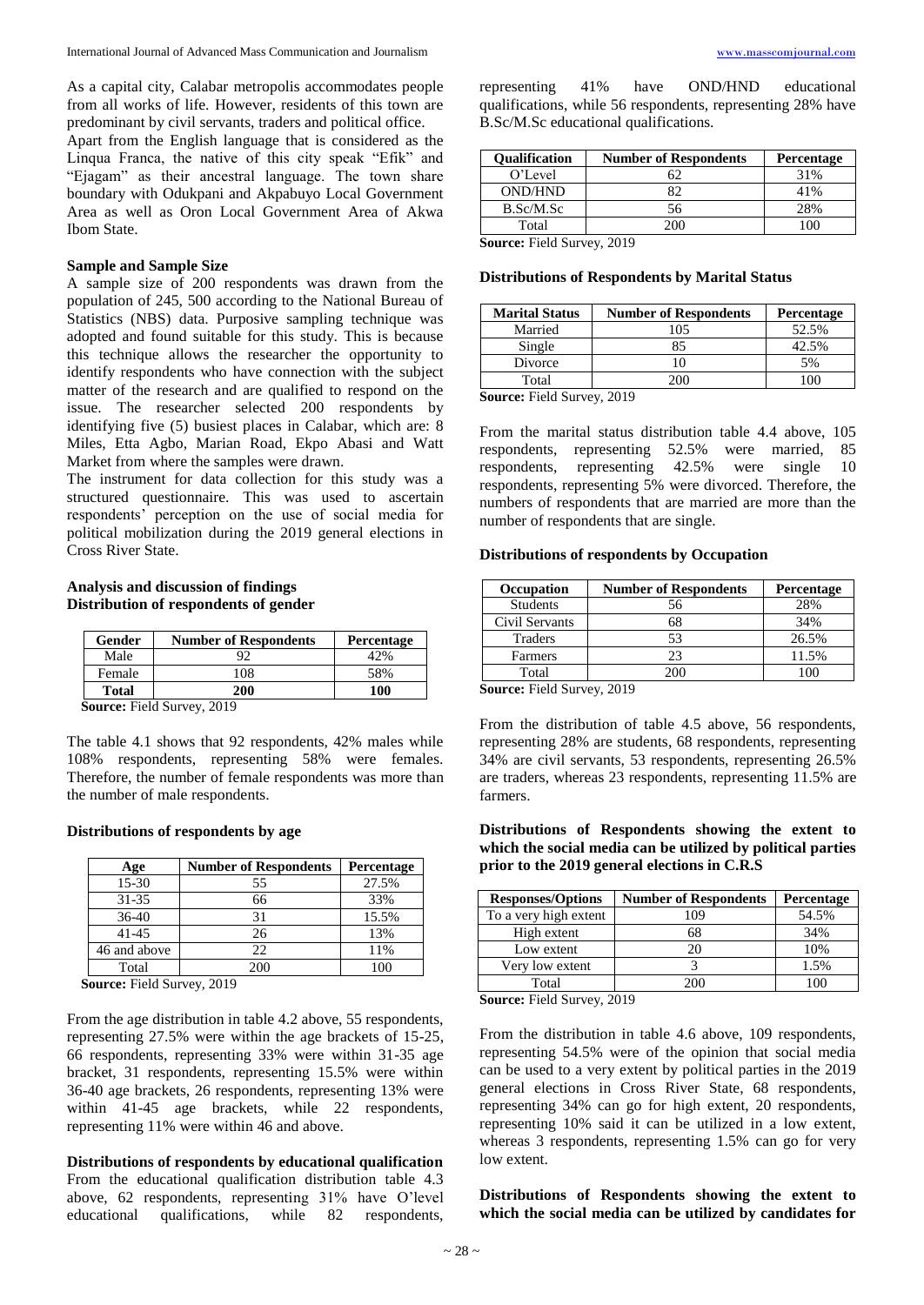#### **different electoral offices prior to the 2019 general elections in Calabar metropolis**

| <b>Responses/Options</b> | <b>Number of Respondents</b> | <b>Percentage</b> |
|--------------------------|------------------------------|-------------------|
| To a very high extent    | 120                          | 60%               |
| High extent              |                              | 20%               |
| Low extent               | 20                           | 10%               |
| Very low extent          | 20                           | 10%               |
| Total                    | 200                          | 10C               |
| -<br>______              | - - - -                      |                   |

**Source:** Field Survey, 2019

From the distribution in table 4.7 above, 120 respondents, representing 60% were of the opinion that candidates for different electoral offices can use the social media to a very extent in their political mobilization prior to the 2019 general elections in Calabar metropolis, 10 respondents, representing 20% went for high extent, 20 respondents, representing 10% said can be utilized in a low extent, whereas 20 respondents, representing 10% went for very low extent.

**Distributions of Respondents showing whether PDP and APC candidates can make use of the social media more than the candidates of other political parties prior to the 2019 general elections in Calabar metropolis**

| <b>Responses/Options</b> | <b>Number of Respondents</b> | Percentage |
|--------------------------|------------------------------|------------|
| Yes                      | 120                          | 60%        |
| No                       | 80                           | 40%        |
| Total                    | 200                          | 00         |

**Source:** Field Survey, 2019

From the distribution in table 4.8 above, 120 respondents, representing 60% selected 'yes' that candidates of the two leading political parties (PDP and APC) will use the social media more than candidates of other political parties prior to the 2019 general elections in Calabar metropolis, while 80 respondents, representing 20% said no.

#### **Distributions of Respondents showing what social media platforms do to the leading political parties and their candidates will prior to the 2019 general elections in Calabar metropolis**

| <b>Responses/Options</b> | <b>Number of Respondents</b> | Percentage |
|--------------------------|------------------------------|------------|
| Facebook                 | 111                          | 55.5%      |
| Twitter                  | 79                           | 39.5%      |
| Whatsapp                 |                              | 5%         |
| Others                   |                              | 0%         |
| Total                    | 200                          |            |
| $\sim$<br>. <u>.</u>     | 0.010                        |            |

**Source:** Field Survey, 2019

From the distribution in table 4.9 above, 111 respondents, representing 55.5% were of the opinion that candidates and political parties can use Facebook, mostly their political mobilization prior to the 2019 general elections in Calabar metropolis 79 respondents, representing 39.5% will use Twitter, 10 respondents, representing 5% will use Whatsapp, 0 respondents, representing 0% will use other social media.

**Distributions of Respondents showing the level of confidence for the messages that can be supply by the political parties on social media prior to the 2019 general elections in Calabar metropolis**

From the distribution in table 4.10 above, 18 respondents, representing 9% were of the opinion that they are to a very high extent that they had confidence in the messages supply by political parties through the social media prior to the 2019 general elections in Calabar metropolis, 199 respondents, representing 59.5% had high extent, 31 respondents, representing 15.5% said they have confidence to a low extent whereas 32 respondents, representing 16% had for very low extent.

| <b>Responses/Options</b> | <b>Number of Respondents</b> | Percentage |
|--------------------------|------------------------------|------------|
| To a very high extent    | 18                           | 9%         |
| High extent              | l 19                         | 59.5%      |
| Low extent               |                              | 15.5%      |
| Very low extent          | 32                           | 16%        |
| Total                    | ንበር                          | 1 በበ       |

**Source:** Field Survey, 2019

**Distributions of Respondents showing the extent of political awareness that can be created on the social media among electorates prior to the 2019 general elections in Calabar metropolis**

| <b>Responses/Options</b> | <b>Number of Respondents</b> | Percentage |
|--------------------------|------------------------------|------------|
| To a very high extent    | 128                          | 64%        |
| High extent              | 62                           | 31%        |
| Low extent               |                              | 5%         |
| Very low extent          |                              | 0%         |
| Total                    | 200                          | LOC        |

**Source:** Field Survey, 2019

From the distribution in table 4.11 above, 128 respondents, representing 64% were of the opinion that they have been in a very high extent of political awareness created on the social media among Nigerian electorates prior to the 2019 general elections in Calabar metropolis, 62 respondents, representing 31% had a high extent, while 10 respondents, representing 5% had low extent whereas none, 0 respondents, representing 0% had a very low extent.

**Distributions of Respondents showing the extent to which the social media can influence voters' behaviour prior to the 2019 general elections in Calabar metropolis**

| 60% |
|-----|
| 35% |
| 5%  |
| 0%  |
|     |
|     |

**Source:** Field Survey, 2019

From the distribution in table 4.12 above, 120 respondents, representing 60% were of the opinion of a very high extent that the social media can influence voters' behavior in Nigeria prior to the 2019 general elections in Calabar metropolis, 70 respondents, representing 35% had a high extent, while 10 respondents, representing 5% had low extent. Meanwhile, 0 respondents, representing 0% had a very low extent.

**Distributions of Respondents showing the extent to which the social media can be effective as tools for voters' mobilization in the 2019 general elections in Calabar metropolis**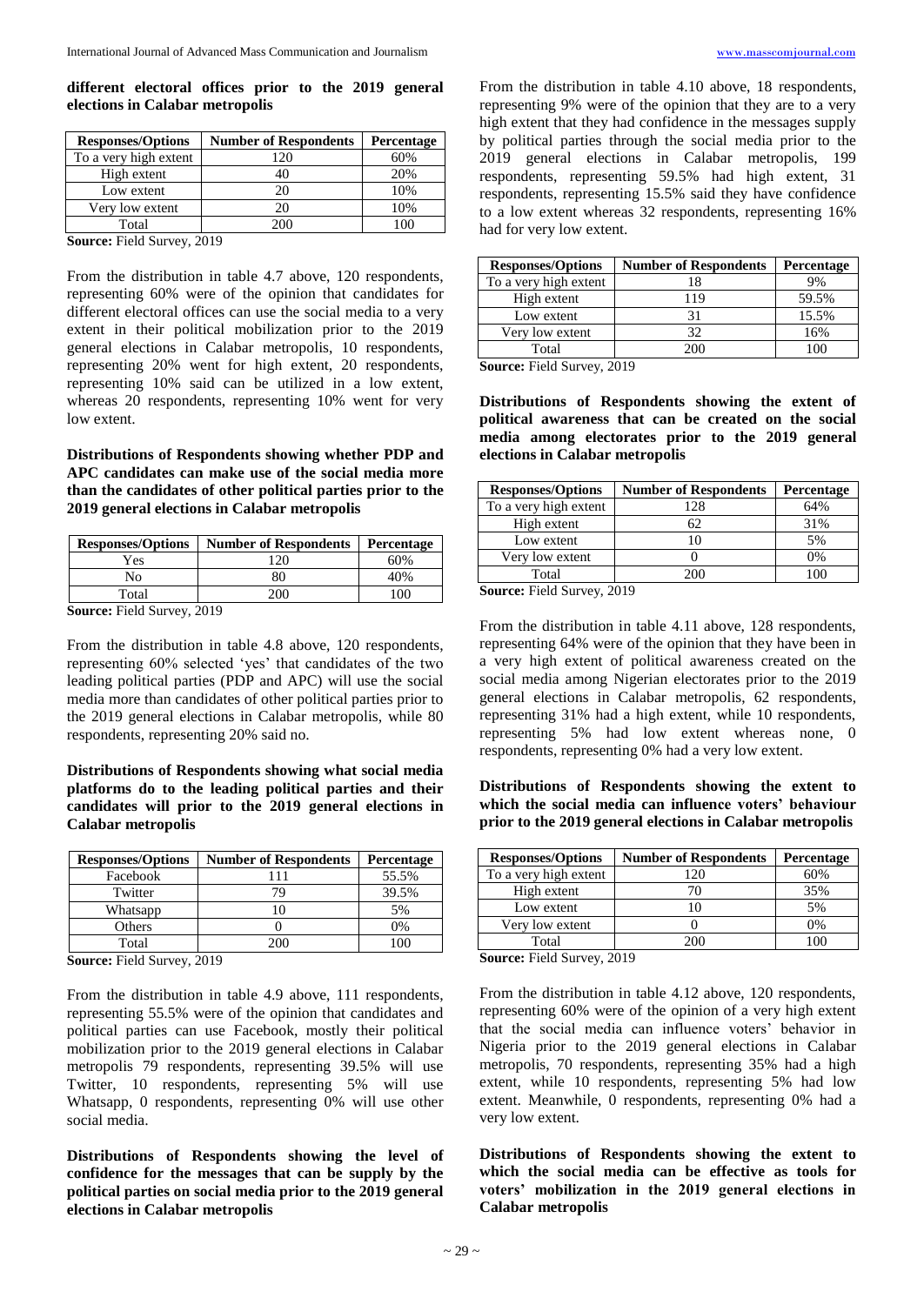| <b>Responses/Options</b> | <b>Number of Respondents</b> | <b>Percentage</b> |
|--------------------------|------------------------------|-------------------|
| To a very high extent    | 120                          | 60%               |
| High extent              |                              | 35%               |
| Low extent               |                              | 5%                |
| Very low extent          |                              | 0%                |
| Total                    |                              |                   |

**Source:** Field Survey, 2019

From the distribution in table 4.13 above, 120 respondents, representing 60% were of the opinion that on the extent to which the social media can be effective as a tool for voter's mobilization prior to the 2019 general elections in Calabar metropolis, 70 respondents, representing 35% were of high extent, while 10 respondents, representing 5% had low extent. Meanwhile, 0 respondents, representing 0% said it is to low extent.

**Distributions of Respondents showing the major basic challenges in the use of social media for voters' mobilization prior to the 2019 general elections in Calabar metropolis**

| <b>Responses/Options</b>                | Number of<br><b>Respondents</b> | Percentage |
|-----------------------------------------|---------------------------------|------------|
| Poor internet browsing network          | 41                              | 20.5%      |
| Lack of internet enabled device         | 79                              | 39.5%      |
| Lack of electricity to charge<br>device | 36                              | 18%        |
| Lack of internet subscription           | 44                              | 22%        |
| Others                                  |                                 | 0%         |
| Total<br>$\tilde{\phantom{a}}$          | 200                             | 100        |

**Source:** Field Survey, 2019

From the distribution in table 4.14 above, 41 respondents, representing 20.5% were of the opinion that poor internet browsing network is the major challenge in the use of social media influence as tools for voters' mobilization prior to the 2019 general elections in Calabar metropolis, 79 respondents, representing 39.5% is lack of internet enabled device, 36 respondents, representing 18% said is lack of electricity to charge device, 44 respondents, representing 22% said is lack of internet subscription, meanwhile 0 respondents, representing 0% had it in a very low extent.

#### **Discussion of findings**

The discussion of finding is presented through the answering of the research questions. They are as follows; Answer to research question one: What is the level of political awareness created on the social media among Nigerian electorates prior to the 2019 general elections? Data from table 4.11 shows that, 128 respondents, representing 64% were of the opinion that they have been in a very high extent of political awareness created on the social media among Nigerian electorates prior to the 2019 general elections in Calabar metropolis, 62 respondents, representing 31% had a high extent, while 10 respondents, representing 5% had low extent. Meanwhile, 4 respondents, representing 4% had a very low extent. This means that the social media have really helped in creating political awareness in Calabar metropolis prior to the 2019 elections.

#### **Which social media platform did people mostly use prior to the 2019 general elections?**

Data from table 4.9 shows that a total of 111 respondents, representing 55.5% were of the opinion that candidates and

political parties made use of Facebook, mostly their political mobilization prior to the 2019 general elections in Calabar metropolis, 79 respondents, representing 39.5% will use Twitter, 10 respondents, representing 5% will use Whatsapp. This means that most political parties and candidates had relied and can mostly use the Facebook social media platforms prior to the 2019 general elections in Calabar metropolis.

#### **4.2.3 Answer to research question three: To what extent can the social media influence voters' behavior in Nigeria prior to the 2019 general elections?**

Data from table 4.12 shows that 120 respondents, representing 60% were of the opinion of a very high extent that the social media can influence voters' behavior in Nigeria prior to the 2019 general elections in Calabar metropolis, 30 respondents, representing 35% had a high extent, while 10 respondents, representing 10% had low extent. Meanwhile, 2 respondents, representing 2% had a very low extent. This means that the social media can really influence voters' behavior prior to the 2019 general elections in Calabar metropolis.

#### **4.2.4 Answer to research question four: How effective can the social media be as tools for political mobilization in 2019 general elections?**

Data from table 4.13 above shows that a total of 120 respondents, representing 60% were of the opinion that on the extent to which the social media can be effective as a tool for voters' mobilization prior to the 2019 general elections in Calabar metropolis, 70 respondents, representing 35% were of high extent, while 10 respondents, representing 5% had low extent. Meanwhile, 5 respondents, representing 5% said it is to low extent. This shows that the social media can be effective tools for political mobilization.

# **4.2.5 Answer to research question five: What are the basic challenges in the use of social media for political mobilization prior to the 2019 general election in Calabar metropolis?**

Data from table 4.14 shows that 41 respondents, representing 20.5% were of the opinion that poor internet browsing network is the major challenge in the use of social media influence as tools for voters' mobilization prior to the 2019 general elections in Calabar metropolis, 79 respondents, representing 39.5% is lack of internet enabled device, 36 respondents, representing 18% said lack of electricity to charge device, 22 respondents, representing 22% said is lack of internet subscription. Meanwhile, 10 respondents, representing 10% had it in a very low extent.

Data from this study reveals that lack of internet enabled devices ranks top of the challenges facing the use of social media in political mobilization prior to the 2019 general elections.

# **Summary**

This study was carried out to examine the used of social media as tools for political mobilization prior to the 2019 general elections in Calabar metropolis. The major objective of the study was to determine the effectiveness of the use of social media as tools for political mobilization prior to the 2019 general elections in Calabar metropolis. Related literature was extensively reviewed in chapter two. The study adopted the technology determinism theory as it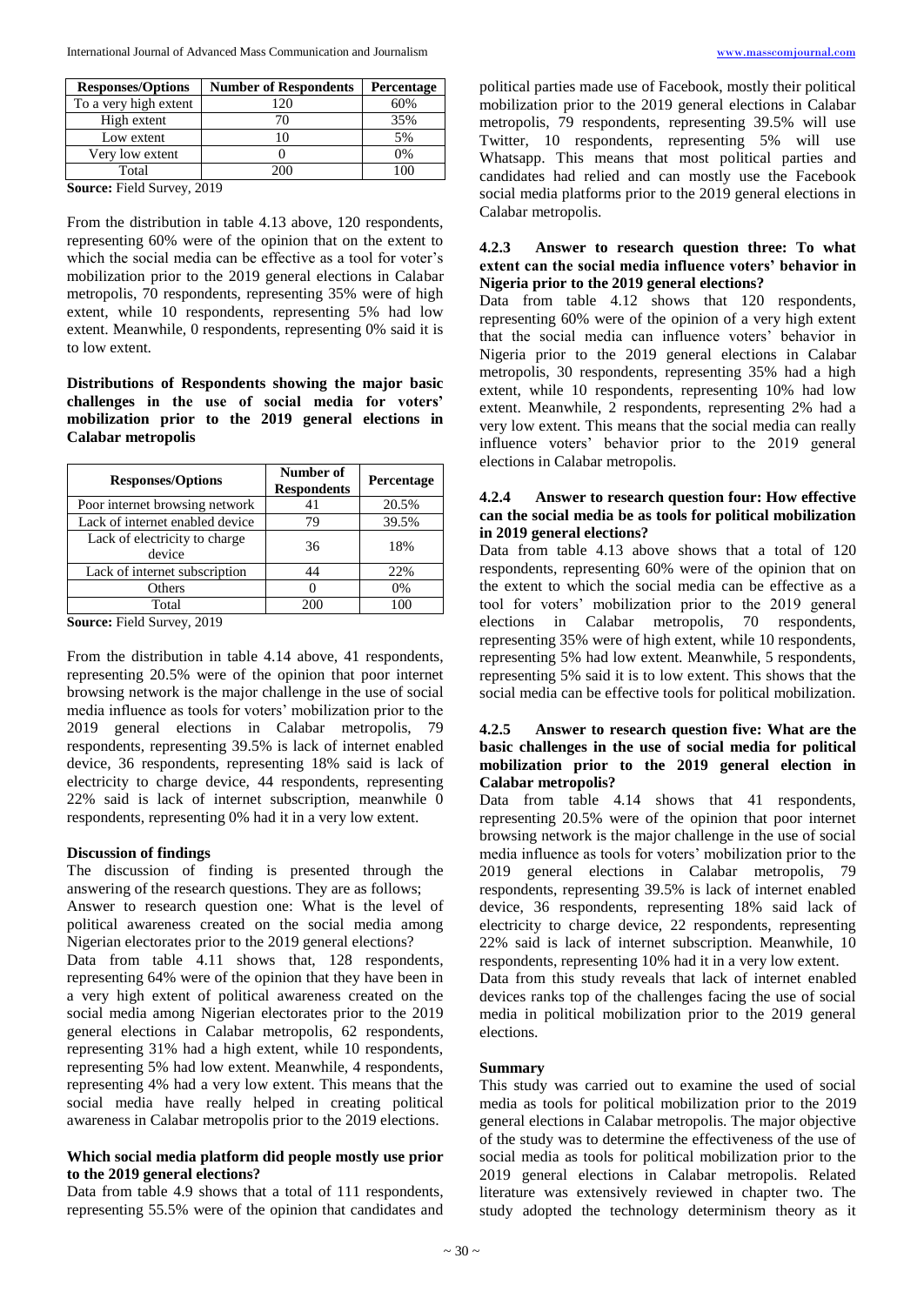theoretical framework to drive the study. Survey research design was found to be appropriate for the study and data were obtained using structured questionnaires, while simple percentages were employed to analyzed the data generated for the study.

Findings revealed that social media was heavily relied upon in the political mobilization of voters prior to the 2019 general elections. It was concluded that the use of social media in the electioneering process was found effective. Several recommendations were also made.

#### **Conclusion**

Based on the findings of this study, it is concluded that the social media platforms were heavily relied upon to create political awareness among the electorates prior to the 2019 general elections. It was discovered from this study that Facebook, Twitter and Whatsapp social platform was mostly used as such had more traffic in the dissemination of messages by political parties and their candidates prior to the election.

The utilization of social media platform can be prove effectively in the 2019 general elections in Nigeria as such, it can really help to increase voters consciousness and also help in shaping the electioneering process in Nigeria. Though not without some inherent challenges like lack of adequate internet access due to poor internet infrastructures and lack of internet enabled devices.

#### **Recommendations**

Based on the conclusion of the study, the following recommendations were made:

- 1. There should be increased use of social media in all the electioneering processes, rather than leaving social media use for political campaign and other activities solely to contenting candidates.
- 2. Candidates of other political parties and indeed, all political office-seekers should make good use of the opportunities made available by social media networking sites in canvassing for votes and other electioneering activities.
- 3. Political institutions and parties should avoid unsubstantiated accusations intended to embarrass other political parties, their candidates or the electorate umpire as such accusations, most times, confuse electorates.
- 4. Government/INEC should put in place well-articulated guidelines (regulatory framework) on how political parties should use the online media networks for electioneering campaigns and other political activities to stem the ugly tide of utilization of the platforms for selfish reasons.

# **References**

- 1. Adibe N, Odoemelam C. And appraisal of the knowledge and use of ICTs among residents of Nsukka urban of Enugu State and Abakaliki capital of Ebonyi State, in Aliede (ed.) Journal of Contemporary Communication Enugu: Prime Targets Ltd. 2012; 1:1.
- 2. Adibe N, Odemelam C, Chibuwe A. Social media, electioneering and sustenance of democracy in Africa: A SWOT analysis, A paper presented at the African Media and Democracy Conference (AMDC), Accra, Ghana, 2011.
- 3. Akindele S.T. Political mobilization for rural development and a stable Nigerian democratic republic:

An in-depth examination of the role of local governments, Journal of Human Ecology. 2004; 16(2):99-112.

- 4. Allen E, Ekwugha B, Chukwukete K. An assessment of a readership base for Nigerian blog-paper presented at the ACCE, Covenant University, Ota, 2011.
- 5. Bruns A. From prosumer to producer: understanding user-led content creation. Transforming audiences (no journal title). 2009; 3(4):45-66.
- 6. Chatora A. Encouraging political participation in Africa. The potentials of social media platforms. Retrieved from, 2012.

http://www.roleofsocialmediainencouragingpoliticalparti cipationinafrica.

- 7. Clark J, Aufderhede P. Public media 2.0: Dynamic, engaged publics. Washington, DC: Center for Social Media, American University. Retrieved from, 2009. http://www.centerforsocialmedia.org/sites/default/files/w hitepaperpdf.
- 8. Downey J, Fenton N. New media, counter publicity and the public sphere*,* New media & society, 2003; 5(2):185- 202.
- 9. Dunu V, Uzochukwu E. Social media: An effective tool for social mobilization in Nigeria, IOSR Journal of Humanities and Social Science. 2015; 20(4):10-21.
- 10.Edegoh LO, Samson AC. An assessment of the utilization of Facebook for associalization by youth in Awka, Anambra State, African Journal of Management, Social Sciences and Humanities, 2014; 1(1):203-218.
- 11.Eltantawy N, Wiest J.B. Social media in the Egyptian revolution: Reconsidering resource mobilization theory, Journal of Communication. 2011; 5:1207-1224.
- 12.Friedman T. The world is flat 3.0: A brief history of the twenty-first century, 2007.
- 13.Ibrahim J, Ibeanu O. Direct capture: The 2007 Nigerian elections and subversion of popular sovereignty*,* Lagos Centre for Democracy and Development, 2009.
- 14.Kaplan AM, Haenlein M. Users of the world internet: the challenges and opportunities of social media*.* Business Horizon, 2010.
- 15.Kietzman H, Hernkens K. Social media: get serious understanding of the functional building blocks of social media. 2011; 54:241-251.
- 16.Lim M. Clicks, cab, and coffee houses: social media and oppositional movements in Egypt, 2004-2011, Journal of Communication. 2012, 1-18.
- 17.Mayfield H. Is blogging innovation journalism? Retrieved from, 2008. http://www.innovationjournalism.org/archieve/injobaltaz iz.pdf. 18. McQuail D. Mass communication theory  $(5<sup>th</sup>$  ed.),
- London: Sage Publications. Michael Nwabuzor & Celestine Gever (2015). Social media as instrument of global mobilization: a textual analysis of the 'bring back our girls' campaign. International Research Journal of Arts and Social Science January, 2015. 2005; 4(1):7-18. DOI:10.14303/irjass.2014.063.
- 19.Michael B, Ajakaiye. The impact of social media on citizens' mobilization and participation in Nigeria's 2011 general elections Unilorin E-Journal. 2012; 17(2):31-52.
- 20.Mojeed-Sanni S. How social media will shape 2015 elections, 2015. http://m.thenigerianvoice.com/news/173925/1/how-

social-media-will-shape-2015-elections-html, accessed